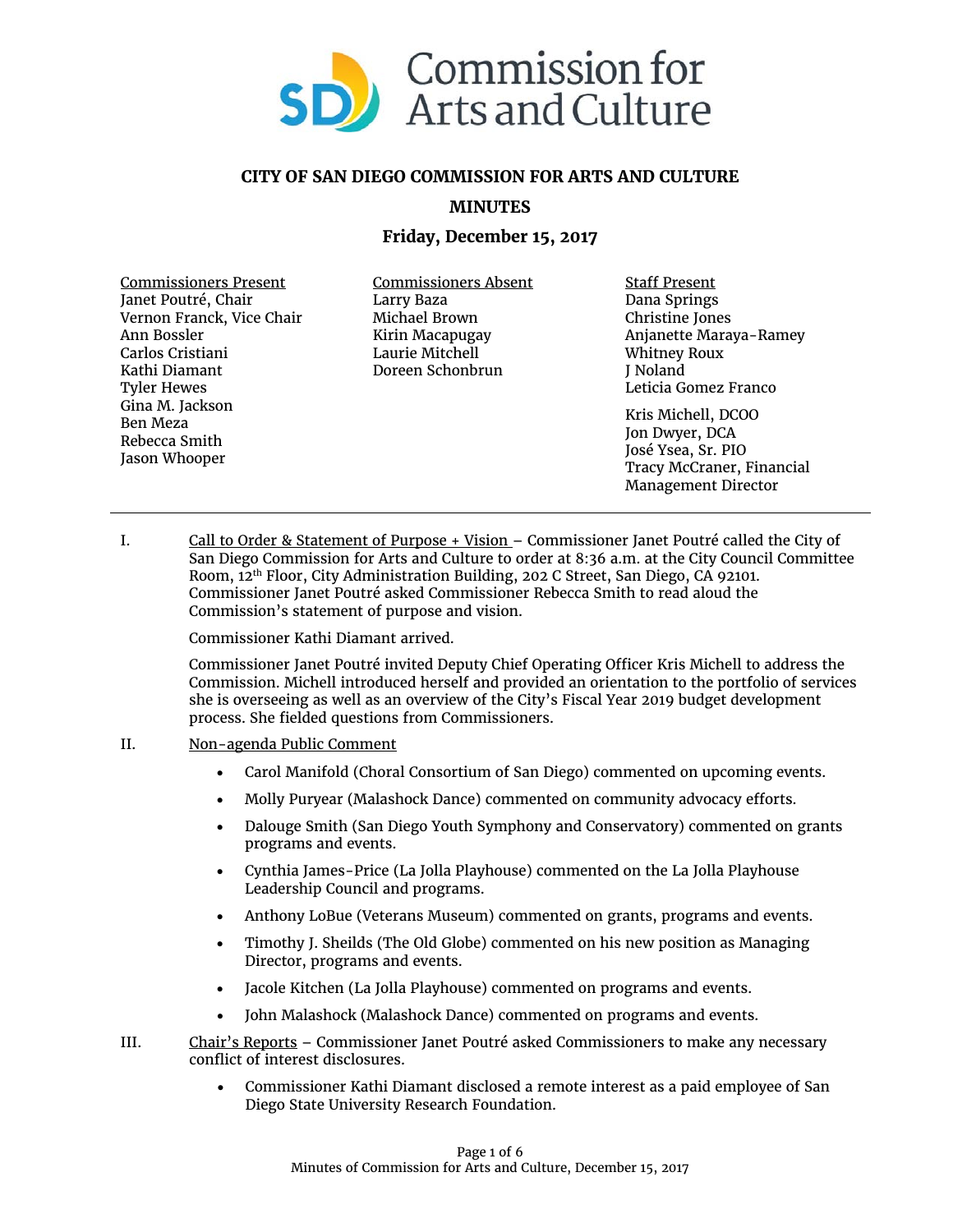- Commissioner Vernon Franck disclosed a non-interest as an unpaid advisor to A Ship in The Woods Foundation.
- Commissioner Carlos Cristiani disclosed a non-interest as an unpaid board member for Mingei International Museum.
- Commissioner Gina M. Jackson disclosed a non-interest as an unpaid advisor to Jacobs Center for Neighborhood Innovation and a non-interest as an unpaid board member for Horton Plaza Theatres Foundation.
- A. PRESENTATION Orientation to the City's Communications Department & Communication Procedures for City Commissioners - Commissioner Janet Poutré invite Senior Public Information Officer José Ysea to address the Commission. Ysea introduced himself and provided an orientation to the portfolio of services provided though the City's Communications Department. He provided information about how Commissioners should route inquiries from the media that they might receive, he explained the distinction between the Communications Department and the Mayor's communications team. He fielded questions from Commissioners.
- B. **ACTION – November 15, 2017 Minutes Commissioner Tyler Hewes made a motion to approve the Commission meeting minutes of November 15, 2017. Commissioner Rebecca Smith seconded the motion. The vote was 10-0-0; the motion passed.**

Yea: Bossler, Cristiani, Diamant, Franck, Hewes, Jackson, Meza, Smith, Poutré, Whooper (10)

Nay: (0)

Abstention: (0)

Recusal: (0)

C. **ACTION – November 17, 2017 Minutes** – **Commissioner Vernon Franck made a motion to approve the Commission meeting minutes of November 17, 2017. Commissioner Rebecca Smith seconded the motion. The vote was 10-0-0; the motion passed.**

Yea: Bossler, Cristiani, Diamant, Franck, Hewes, Jackson, Meza, Smith, Poutré, Whooper (10)

Nay: (0)

Abstention: (0)

Recusal: (0)

D. **ACTION – Appointment of Committee Officers and Members** - Commissioner Janet Poutré presented her slate of committee officer and member appointments for 2018.

Executive Committee (Standing) – Commissioner Janet Poutré (Chair), Commissioner Vernon Franck (Vice Chair), Commissioner Jason Whooper, Commissioner Ann Bossler, Commissioner Ben Meza, Commissioner Tyler Hewes, Commissioner Rebecca Smith

Policy & Funding Committee (Standing) – Commissioner Jason Whooper (Chair), Commissioner Ann Bossler (Vice Chair), Commissioner Larry Baza, Commissioner Vernon Franck, Commissioner Kirin **Macapugay** 

Public Art Committee (Standing) – Commissioner Vernon Franck (Chair), Commissioner Ben Meza (Vice Chair), Commissioner Michael Brown, Commissioner Kathi Diamant, Commissioner Laurie Mitchell, Lara Bullock, Derrick Cartwright, Linda Caballero Sotello, Denise Rogers, Tiffany Wai-Ying Beres, (and one candidate still TBA)

Advocacy & Outreach Committee (Standing) – Commissioner Tyler Hewes (Chair), Commissioner Rebecca Smith (Vice Chair), Commissioner Carlos Cristiani, Commissioner Gina M. Jackson, Commissioner Doreen **Schonbrun** 

Commissioner Engagement Committee (Ad Hoc) – Commissioner Ann Bossler (Chair), Commissioner Rebecca Smith (Vice Chair), Michael Brown, Carlos Cristiani, Doreen Schonbrun

Public Comment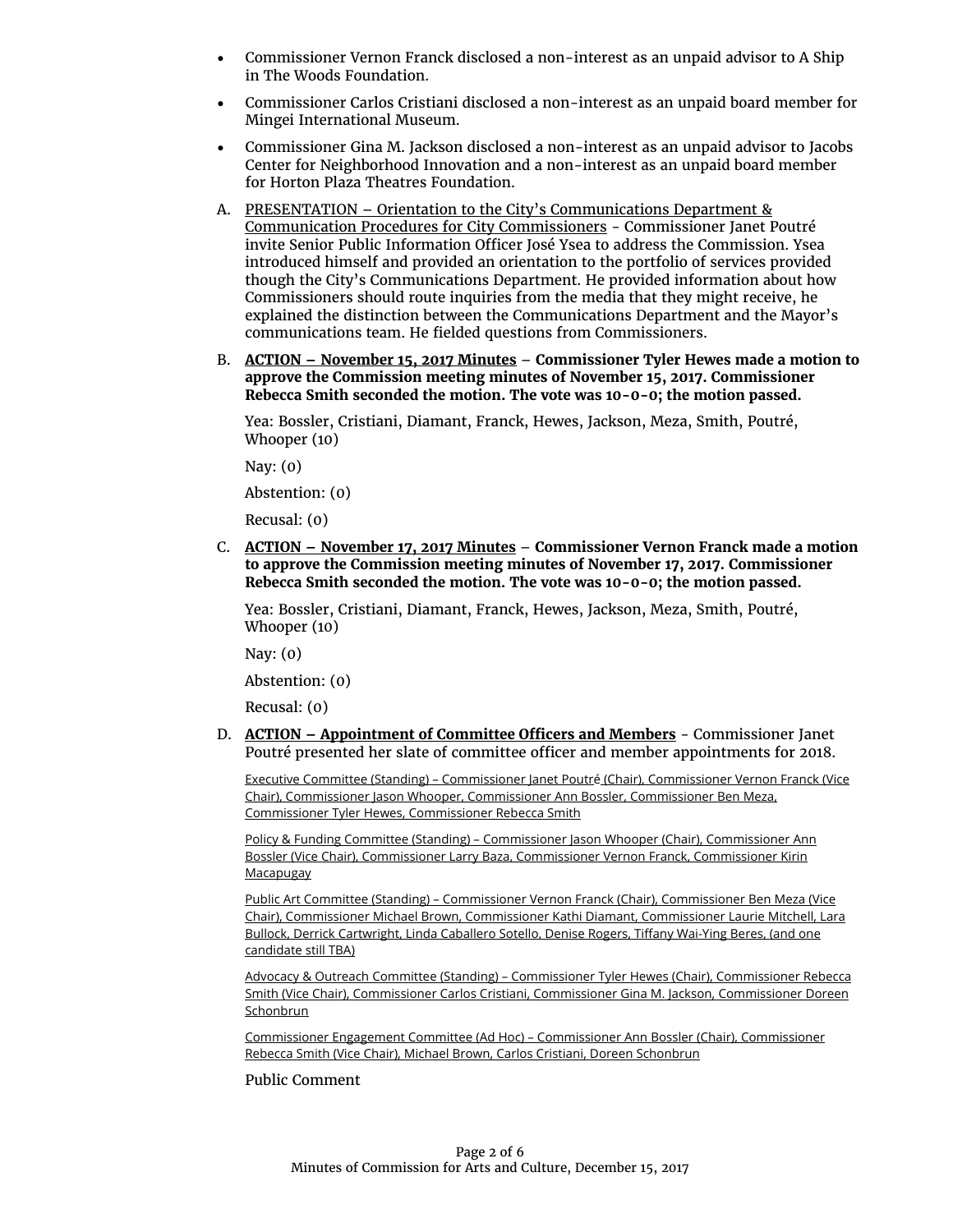• Dalouge Smith (San Diego Youth Symphony and Conservatory) commented on the Commission's committee structures and functions.

Discussion ensued. **Commissioner Kathi Diamant made a motion to approve the appointments of committee officers and members. Commissioner Vernon Franck seconded the motion. The vote was 10-0-0; the motion passed.**

Yea: Bossler, Cristiani, Diamant, Franck, Hewes, Jackson, Meza, Smith, Poutré, Whooper (10)

Nay: (0)

Abstention: (0)

Recusal: (0)

E. **ACTION – Appointment of Commission Advisory Panelists to Evaluate Proposals Submitted in Response to the FY19 Organization Support Program (OSP) and Creative Communities San Diego (CCSD) Request for Proposals** - Commissioner Janet Poutré presented her slate of Commission Advisory Panelists, which included 59 pre-screened candidates sourced from an open call for self-nominations and third-party nominations, a review of individuals who have previously served on Commission committees or panels, and a review of individuals who have previously worked on special Commission projects.

Public Comment

• Dalouge Smith (San Diego Youth Symphony and Conservatory) commented on training for Commission Advisory Panelists.

Discussion ensued. **Commissioner Tyler Hewes made a motion to approve the appointments of committee officers and members. Commissioner Vernon Franck seconded the motion. The vote was 10-0-0; the motion passed.**

Yea: Bossler, Cristiani, Diamant, Franck, Hewes, Jackson, Meza, Smith, Poutré, Whooper (10)

Nay: (0)

Abstention: (0)

Recusal: (0)

F. **ACTION – Schedule of 2018 Regular Commission Meetings and Standing Committee Meetings** - Commissioner Janet Poutré presented the schedule for 2018 regular Commission meetings and standing committee meetings.

The Commission will meet monthly on the fourth Friday of the month from 8:30 a.m. to 10:30 a.m. (January – October) and on the third Friday of the month in November and December (one regular Commission meeting per quarter will be held at a community/neighborhood site).

The Commission's Public Art Committee will meet monthly on the first Friday of the month from 9:30 a.m. to 11:30 a.m.

The Commission's Advocacy & Outreach Committee will meet monthly on the first Friday of the month from 8:00 a.m. to 9:30 a.m.

The Commission's Policy & Funding Committee will meet monthly on the second Friday of the month from 9:00 a.m. to 11:00 a.m.

The Commission's Executive Committee will meet monthly on the second Friday of the month from 11:00 a.m. to 12:00 p.m.

Discussion ensued. **Commissioner Tyler Hewes made a motion to accept the schedule as proposed. Commissioner Rebecca Smith seconded the motion.** 

Discussion ensued. **Commissioner Ann Bossler made an amendment to the original motion to accept the schedule as proposed for only the month of January 2018 with a change in the time of the Policy & Funding Committee meeting to 9:30 – 11:00 a.m. and a request that staff research how other boards and commissions handle the task of getting member consensus about meeting times and bring the Commission another proposed schedule next month. Commissioner Vernon Franck seconded the**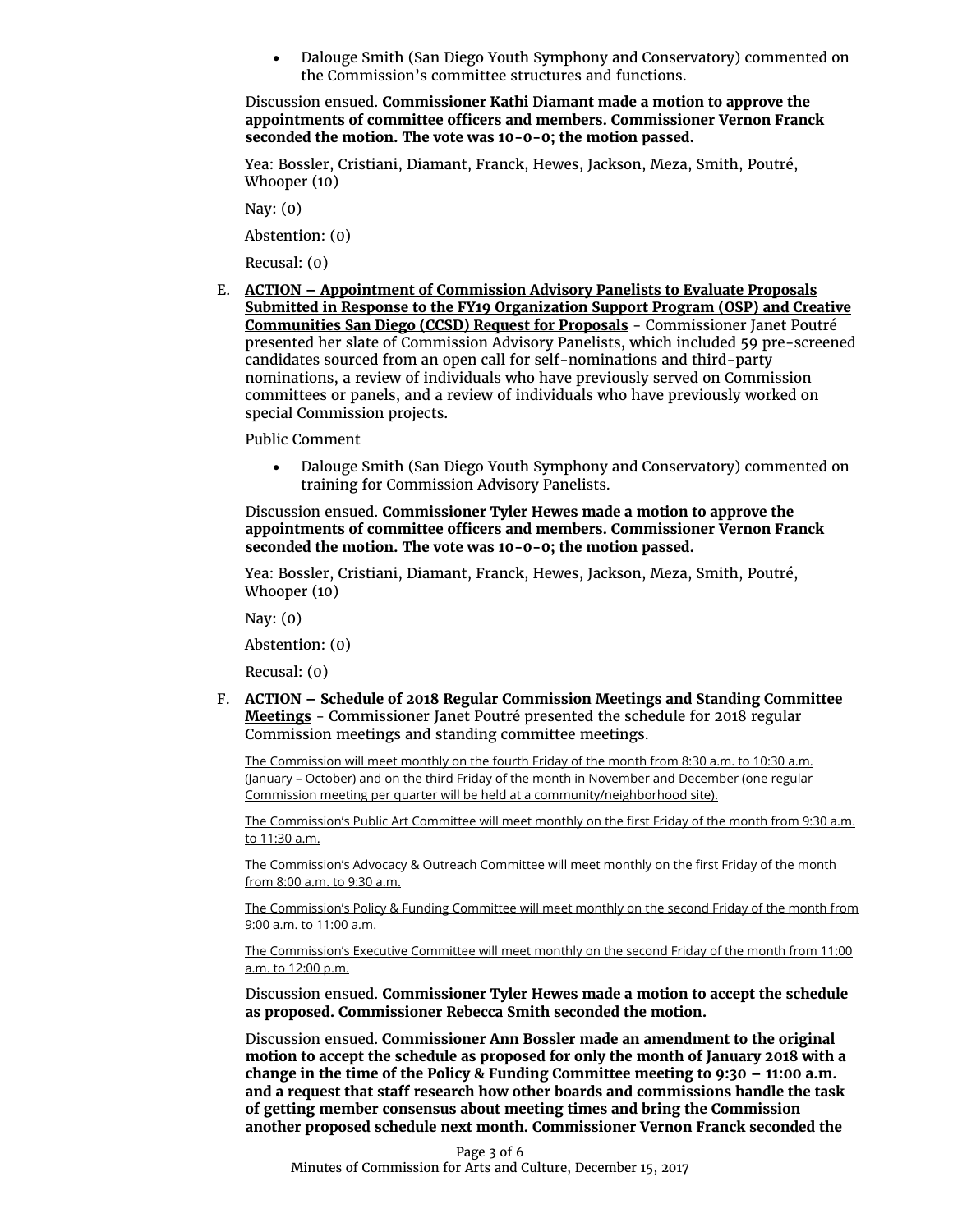**amendment to the original motion. The vote was 10-0-0; the amendment to the original motion passed.**

Yea: Bossler, Cristiani, Diamant, Franck, Hewes, Jackson, Meza, Smith, Poutré, Whooper (10)

Nay: (0)

Abstention: (0)

Recusal: (0)

Discussion ensued. **Commissioner Vernon Franck made a motion to approve the amended motion to accept the schedule as proposed for only the month of January 2018 with a change in the time of the Policy & Funding Committee meeting to 9:30 – 11:00 a.m. and a request that staff research how other boards and commissions handle the task of getting member consensus about meeting times and bring the Commission another proposed schedule next month. Commissioner Gina M. Jackson seconded the motion to approve the amended motion. The vote was 10-0-0; the amended motion passed.**

Yea: Bossler, Cristiani, Diamant, Franck, Hewes, Jackson, Meza, Smith, Poutré, Whooper (10)

Nay: (0)

Abstention: (0)

Recusal: (0)

- G. Other Commission Business Commissioner Janet Poutré reported that the Mayor's new Commissioner appointments are anticipated to be sent to the City Council docket in January for a February start date. She reported on key advocacy efforts that she and other Commissioners have completed in the last month including visits with Council President Myrtle Cole, Council President Pro Tem Mark Kersey, Councilmember Lorie Zapf, Councilmember Chris Ward, Councilmember Georgette Gomez, Councilmember David Alvarez and Councilmember Scott Sherman. She reported on joining Deputy Chief Operating Officer (DCOO) of Special Projects Kris Michell and Executive Director Dana Springs in giving remarks to the Board of Directors of the Balboa Park Cultural Partnership on December 6 and on joining Scott Chadwick, Chief Operating Officer (COO), in attending the Creative Forces Summit at Liberty Station hosted by the California Arts Council with funding from the National Endowment for the Arts. She reported on providing public comment at the City Council hearing on the FY19-FY23 Five Year Financial Outlook, December 11, 2017 at 1:00 p.m. and she announced several upcoming opportunities for Commissioners to engage in advocacy:
	- o Community holiday parties hosted City Councilmembers;<br>
	o City Council FY19 Budget Priority memos due to the Inder
	- City Council FY19 Budget Priority memos due to the Independent Budget Analyst on January 22, 2018;
	- o Mayor's State of the City Address, January 11, 2018 at 6:00 p.m.

Commissioner Gina M. Jackson departed.

- IV. Committee Reports Commissioner Janet Poutré called on Commissioner Vernon Franck, then Commissioner Jason Whooper to give committee reports.
	- A. Public Art Committee Commissioner Vernon Franck, Chair of the Public Art Committee, introduced two recommendations from the Public Art Committee.
		- **1. ACTION – Temporary Exhibit of Artwork Proposal from City Heights Business Association: City Heights Wire Art by Spenser Little** - **Commissioner Vernon Franck made a motion to approve the recommendation from the Public Art Committee to recommend that the Executive Director of the Commission approve the temporary exhibit of artwork titled City Heights Wire Art consisting of seven wire sculptures by Spenser Little for exhibition on seven street light poles on Fairmount Avenue between University and Orange Avenues for a two-year period. Commissioner Ben Meza seconded the motion. The vote was 9-0-0; the amended motion passed.**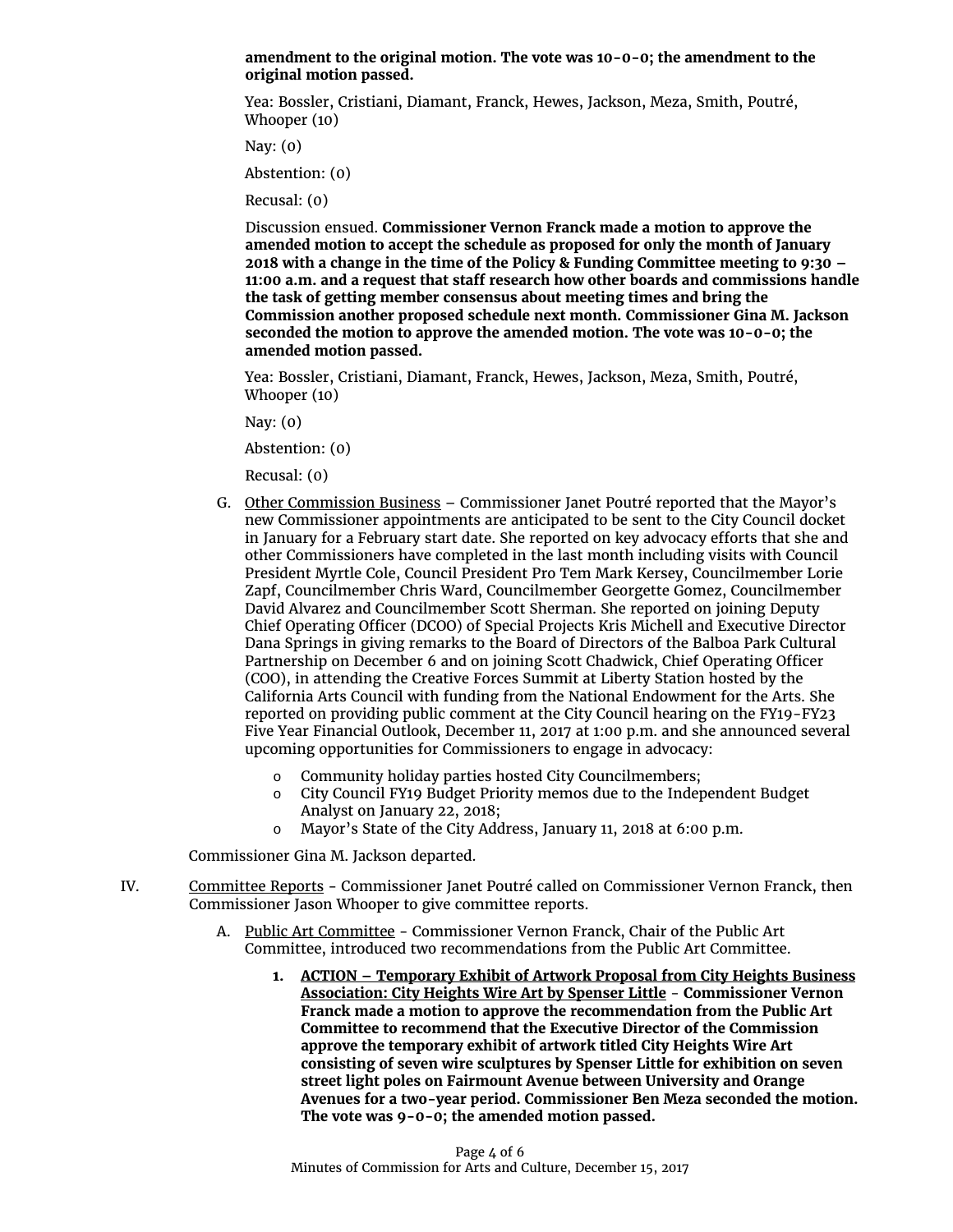Yea: Bossler, Cristiani, Diamant, Franck, Hewes, Meza, Smith, Poutré, Whooper (9)

Nay: (0)

Abstention: (0)

Recusal: (0)

**2. ACTION – Final Artwork Proposal for San Ysidro Branch Library by Einar and Jamex de la Torre** - **Commissioner Vernon Franck made a motion to approve the recommendation from the Public Art Committee to recommend that the Executive Director of the Commission accept the final artwork proposal by Einar and Jamex de la Torre in fulfillment of the City's collecting mission, collection scope and accession criteria as established in Department Instruction 1.00. Commissioner Kathi Diamant seconded the motion. The vote was 8-0-0; the amended motion passed.**

Yea: Bossler, Diamant, Franck, Hewes, Meza, Smith, Poutré, Whooper (8)

Nay: (0)

Abstention: (0)

Recusal: Cristiani

- B. Policy & Funding Committee
	- **1. ACTION – Proposal, in Concept, to Help City Balance FY19 Budget**
		- Commissioner Jason Whooper, Chair of the Policy & Funding Committee, reported that the Commission's Policy & Funding Committee convened on December 8, 2017 and received three budget reduction proposal options from the Executive Director and voted not to take action, electing to the have the issue addressed by the full Commission on December 15, 2017. He explained the background for the issue, which is that the City's FY2019-FY2013 Five-Year Financial Outlook forecasted greater expenses than revenues in FY19, therefore City departments were directed by the Chief Operating Officer to help identify solutions by submitting a proposal to reduce the Commission's FY18 base budget by 2% and the Commission is being asked to advise on the budget reduction proposal that will be put forward by the Executive Director in response to this direction.

Commissioner Jason Whooper asked Executive Director Dana Springs to present the three options for proposed reductions for the FY19 budget. Springs provided an overview of the item then invited Tracy McCraner, Director of Financial Management, to provide further clarifying information about the City's revenues and expenses and the City's budgeting process. Then Springs described the three options for proposed reductions for the FY19 budget and she and McCraner fielded questions from Commissioners. Discussion ensued.

Public Comment

- Dalouge Smith (San Diego Youth Symphony and Conservatory) commented on balancing the City's FY19 budget.
- Taylor Ward (Rising Arts Leaders) commented on balancing the City's FY19 budget.
- Peter Comiskey (Balboa Park Cultural Partnership) commented on balancing the City's FY19 budget.
- Peter Kalivas (The PGK Project) commented on balancing the City's FY19 budget.
- Molly Puryear (Malashock Dance) commented on balancing the City's FY19 budget.

Discussion ensued. **Commissioner Rebecca Smith made a motion to reject any reduction proposal and advised that the Commission's budget be restored to 9.52% of the total annual TOT, consistent with the Penny for the Art Five-**